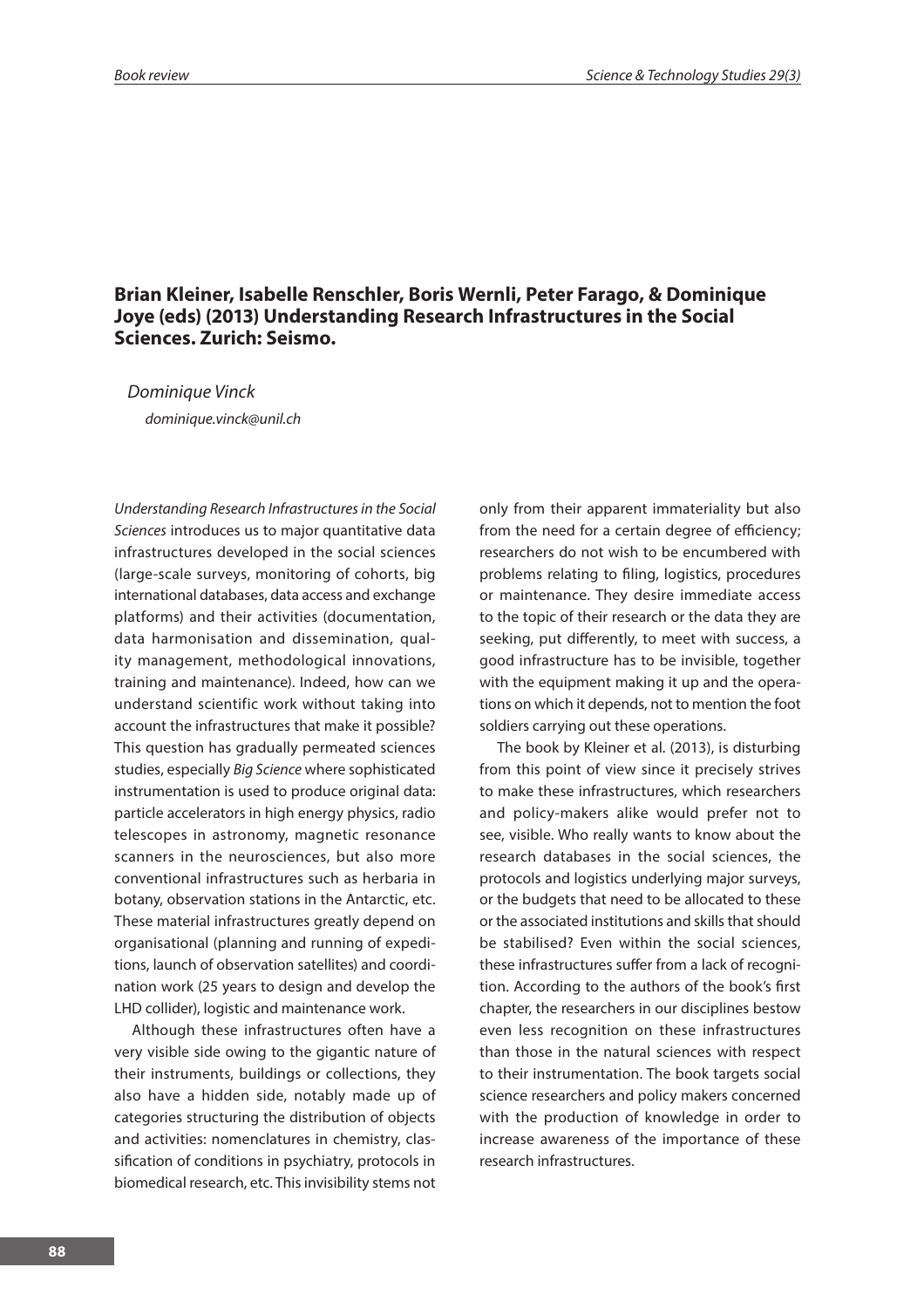The book begins with two background articles. The first, by Renschler, Kleiner and Wernli, proposes a series of concepts to characterise these research infrastructures (RI). By extension, they cover non-specific technical infrastructures (telecommunication networks, IT systems, communication protocols, etc., as well as the associated technical personnel) important for research, and research institutions. However, the authors have opted for a restrictive definition centred on the supply of resources for research (quantitative data, methods and organisations, skills and instruments set up for collecting and processing data). They do not therefore look at the collections of audiovisual, iconic or textual media that are attracting the attention of researchers in the human and social sciences. They raise policy makers' awareness of the importance of the decisions and investments needed to maintain and develop the material and institutional aspects of these RIs. These infrastructures are embedded in and depend on research institutions, communities and practices and regulatory (e.g. concerning the respect of individual freedoms and the protection of privacy), administrative or technical non-specific infrastructures. The setting up of European Research Infrastructure Consortia (ERIC), the Consortium of European Social Science Data Archives (CESSDA) or the International Federation of Data Organisations (IFDO) lends them a new institutional anchoring. They evolve in relation to the needs of researchers and policy makers, as well as technological innovations, while conversely they influence research dynamics, creativity, quality standards and questions on the political agenda.

The second chapter, by Max Kaase, goes back over the genesis of and evolutions undergone by these RIs, since private data archives set up for the social sciences (on public opinion) in the United States in 1946, through to the establishment of national statistical services and the structuring of wide-scale and repeated international surveys (Eurobarometer, European Social Survey). Comparative research has given an impetus to methodological thinking (harmonisation of protocols, quality management, comparability, management of errors, etc.) and to a roadmap for European infrastructures and the setting up of e-infrastructures (remote access to data).

The book then presents eight RI case studies for the social sciences. These are documented in terms of history, end goals, concerned actors, practices and remaining challenges. Generally carried out by authors involved in these RIs, they are preceded by the cross-reading of Wernli, Renschler, Kleiner and Joye who highlights four main components of the work carried out by RIs in the field of social sciences: 1/ Data docu*mentation, curation, preservation, provision and dissemination* for which the cooperation between researchers and national statistical institutes has been given a new lease of life with the open data movement and the increasing interest in the reuse of qualitative data; 2/ *Data collection* (formulating questions, sampling, data collection procedures, setting up of panels and time series)*, harmonisation and interlinking* in order to make international and time-based comparisons possible; 3/ *Improvement of methods and methodological innovation*: quality control and continuous improvement approach, methodological thinking, documentation of the data life cycle (*Data Documentation Initiative* - DDI); 4/ *Teaching best methodological standards and training,* in order to maintain an international pool of skilled people.

Three chapters deal with efforts to coordinate and harmonise databases. Hans Jørgen Marker reports on the work of the CESSDA in terms of strengthening cooperation between European databases. Roxane Silberman discusses the European *Data without Boundary* network regarding the open access to State data: de-identification, access conditions (e.g. to tax or health data), remote and secure access (for researchers but also for firms), obstacles to sharing data, accreditation procedures. Louise Corti explores the British *Qualidata* case of an archive catalogue (notably for interview transcriptions) and its new challenges (archiving online surveys, blogs and micro-messages (notably tweets), data associated with publications (*enhanced publication*) and interoperability).

The ensuing five case studies relate to the running of major surveys. Dean Lillard addresses the international harmonisation of longitudinal data from national panels (*Cross-National Equivalent File -* CNEF). Janet Gornick discusses the *Luxembourg Income Study* (LIS). Rory Fitzgerald